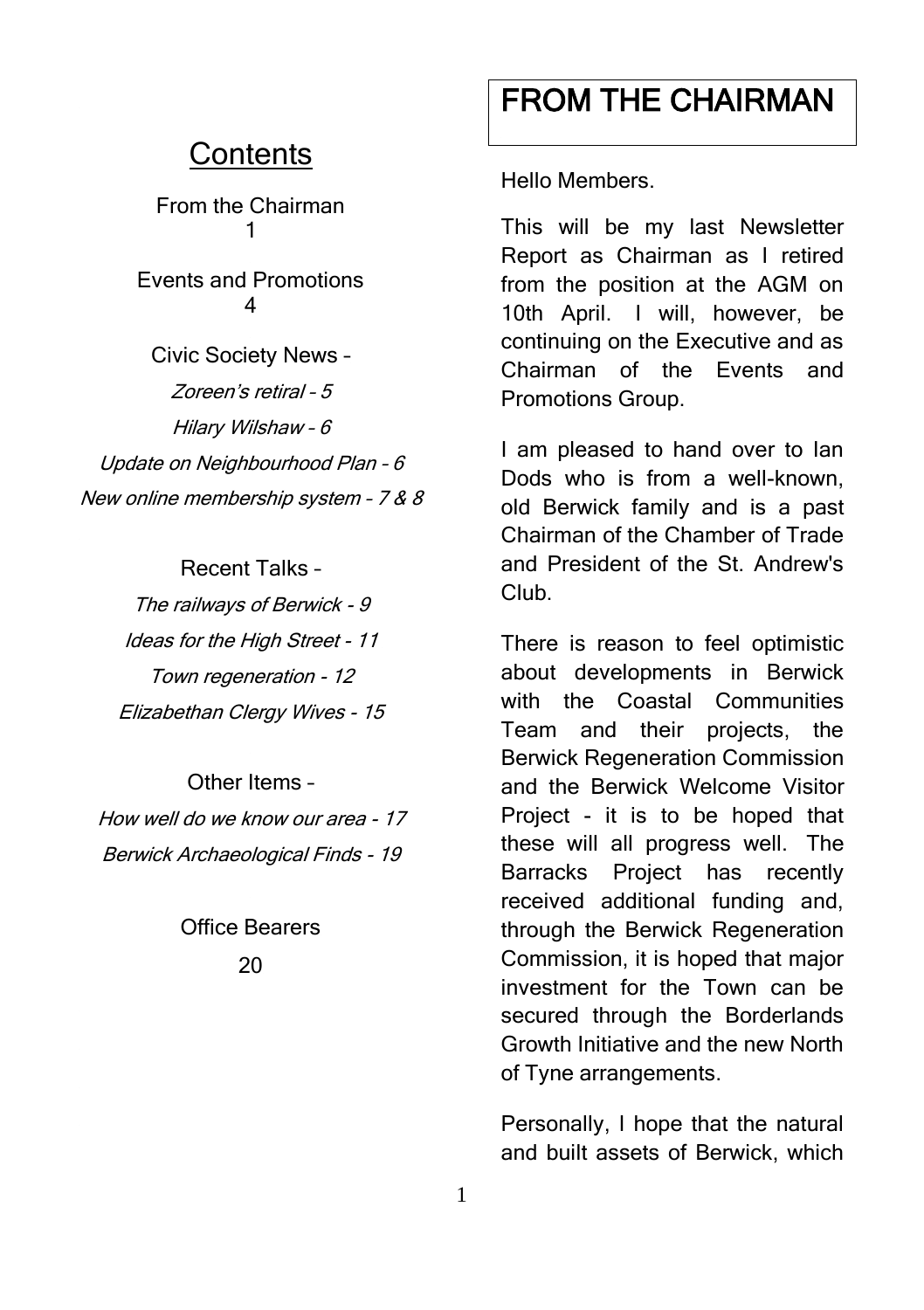really appeal to visitors, are not spoiled. My own favourites are The Walls and the aspect of Spittal Point and across the Estuary. Also, the sight on a late summer's evening of a group of swans followed by ducks moving majestically up a tranquil river. For nature lovers we also have the thriving otter colony and dolphins playing on the coast.

The Berwick High street continues to cause concern with more shop closures. Stephen Scott, Secretary of the Chamber of Trade, gave an excellent talk to the Society on the subject of Town Centres in January. Again, writing personally, perhaps the idea of the High Street becoming more residential with a few independent high quality retail outlets and a thriving market is the way forward moving away from the old idea of town centres being centres of mass retail units and more thinking in terms of being places where people live and meet. Unlike some towns, Berwick has superb architecture.

On 30th January, I presented The Civic Society Award to Berwick Academy Student, Anna Young who is a Year 13 student and is aiming to study Primary Education at Durham University. Her outstanding work for the outside

community includes raising funds for The Sick Children's Trust, Bloodwise, Macmillan Cancer Support, the Berwick Foodbank and the BBC Children in Need.



Zoreen presents Anna with the award

Last year we gave a donation to the Tweed 1000 Tapestry Project and last summer this was followed by the Tapestry being worked in The Main Guard in August and September by Anne Wadey and Jo Hart. On 25th March, I was invited to the unveiling ceremony performed by The Duke of Northumberland and The Earl of Home, which took place in the new Visitor Centre in Walkergate - a very enjoyable occasion.

Michael Gallico has done an excellent job in forming a really strong Planning and Development Sub-Committee which meets regularly and gives an official response and opinion on behalf of the Society. We continue to have representation on CAAG.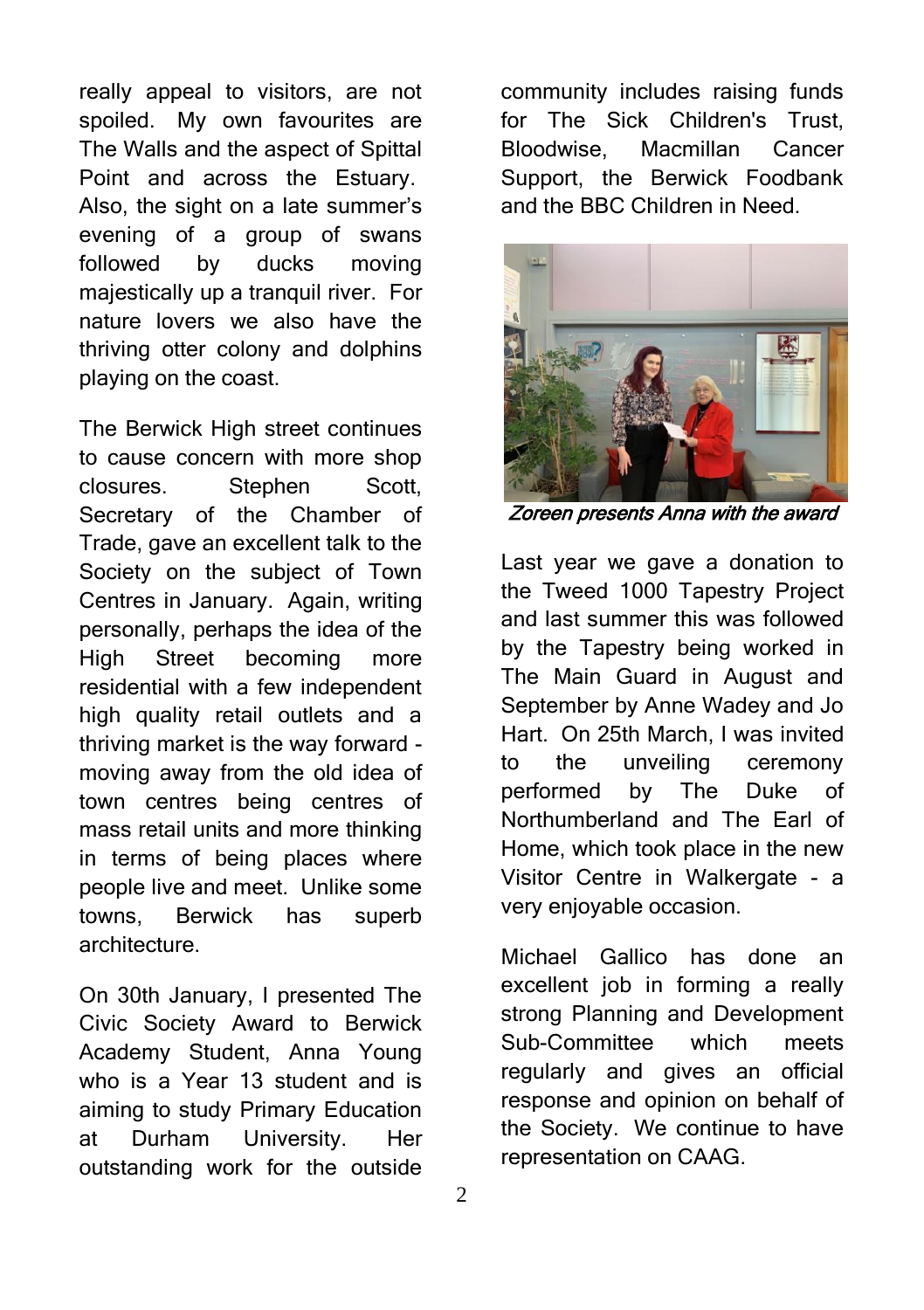On Events and Promotions we have had interesting speakers on a variety of subjects and have been well supported with prominent speakers from NCC. The reports on these meetings are included in this Newsletter with different writers this time who were appropriate for the subject.

Following last year's very successful Heritage Open Days, the same, very small team are organising it this year with more interesting sites and tours. Cooperating with the three other Autumn Festivals; Food and Beer, The Film Festival and the Literary Festival has proved to be very valuable and productive. This year is the Twenty-fifth anniversary of the opening of the restored, Main Guard which was achieved by a great deal of hard work and generosity from members of The Civic Society and other organisations and private donors. I remember the derelict small building standing in Palace Street which has now become a focal point in Berwick's Heritage sites and is, of course, our own Headquarters.

This year we plan to have two new, exciting Exhibitions - Robert the Bruce / The Outlaw King in the Officers Room and a child-friendly exhibition centred on famous

Berwick landmarks, illustrated by, internationally-acclaimed, Tania Willis. We are very grateful to Ian and Sandra Dods, Louise Dryden, John Webster and Madeleine Ferrar for all the initiative and work they have put in.

Cara Lockhart Smith who painted the Elizabethan Map for last year's Exhibition has very kindly given it on permanent loan to the Society and it will be on display on occasions.

Finally, I must thank all those who have supported me as Chairman in all aspects of the Society's work for the last four years. As already mentioned Michael Gallico is Honorary Treasurer and Chairman of the P&D Committee and has done a tremendous job. Also, Vice Chairman, John Webster who operates the Membermojo online membership system, the website and compiles the Newsletter, has done a sterling job.

I hope you all have a lovely summer and I look forward to seeing many of you at The Main Guard Preview Party and other meetings.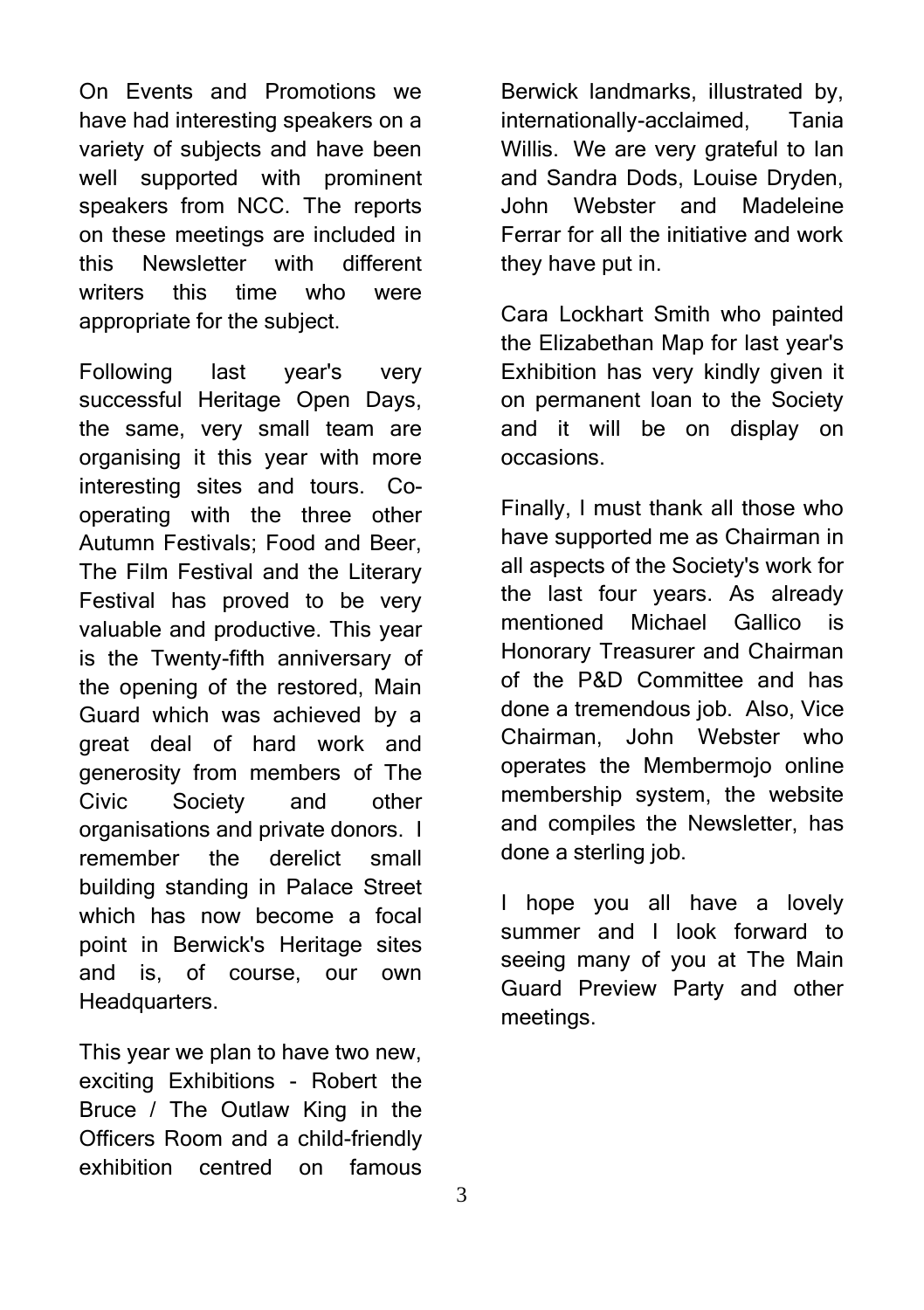# EVENTS AND PROMOTIONS

On Friday, 9th November we held our Remembrance Service at The Main Guard, where the 651 crosses had been laid out by the Scouts and the Cubs to commemorate the dead from Berwick, Tweedmouth and Spittal in the First World War. Many thanks to Paul Marshall and Anne Forbes who supervised the group.

This was the 100th anniversary of the ending of the war and the service was conducted by Canon Christopher Smith and the Rev, John Vilaseca with an address by Peter Walton, Secretary of the KOSB Association. The pipes were played by Andrew Smith and the Last Post and Reveille was played on the cornet by Longridge Towers pupil, William Allis. It was good to see the pupils of Longridge Junior School back this year.



Remembrance Service Day Group

On 7th December we held our Christmas Party in The Parish Centre. The number attending was rather fewer than past years but it was, nevertheless, very enjoyable with a delicious dinner catered by Moira Kay.

The invitation to The Main Guard Preview Party and the calendar of events for the next season is enclosed with this Newsletter.

### Zoreen Hill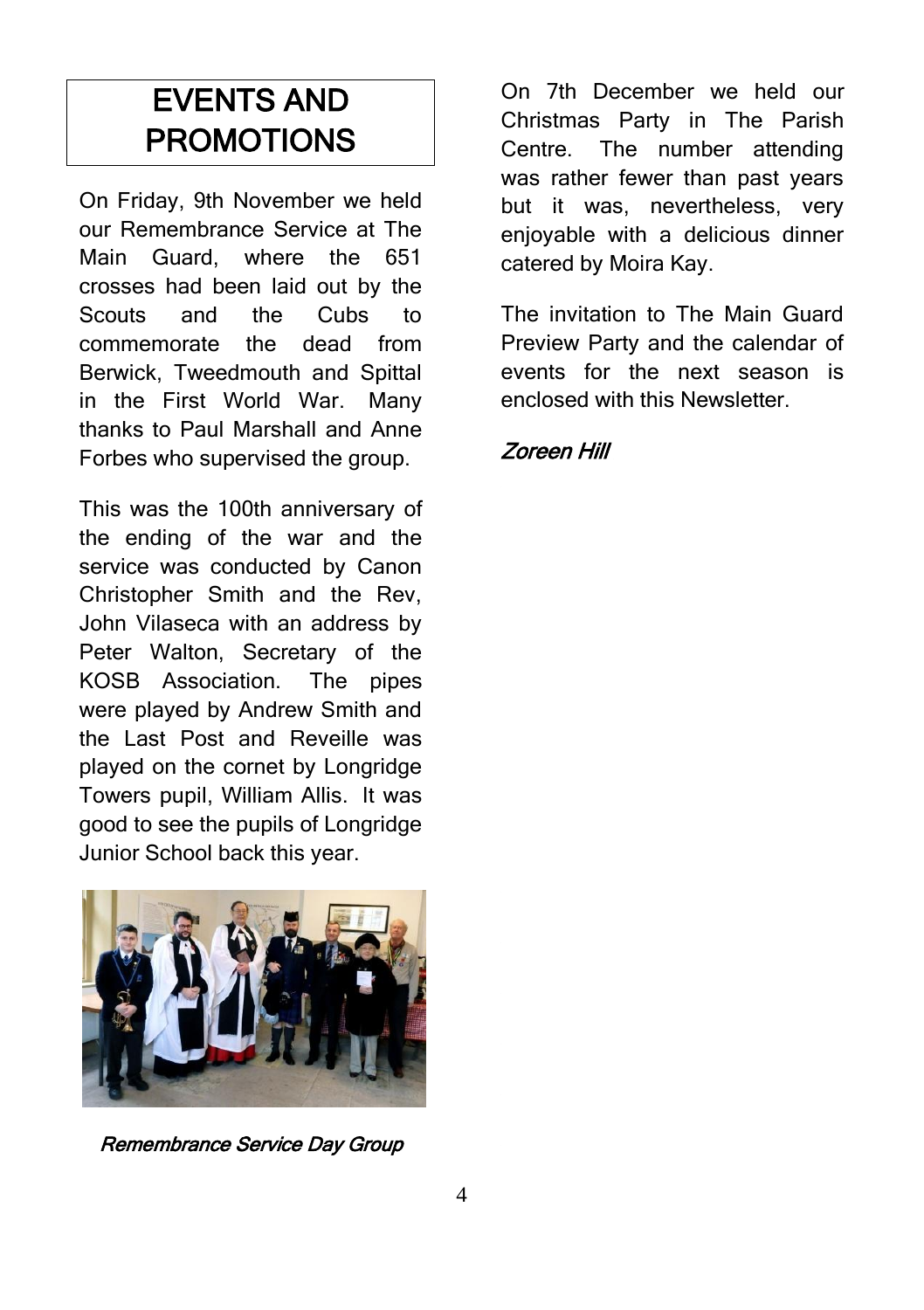# CIVIC SOCIETY NEWS

### ZOREEN'S RETIRAL FROM C.S. CHAIR

The AGM on  $10<sup>th</sup>$  April saw the retiral of Zoreen from the chair of the Civic Society and her handover to Ian Dods. The vice-chairman, John Webster, spoke of the work done by Zoreen during four years as chairman.

Zoreen gave up a lot of her time over the past four years to the Society by organising speakers for meetings, chairing the executive committee, taking part in various sub-committees, representing the Society on other bodies, and presenting the awards made by the Society over the years.

As if that were not enough Zoreen was very active on the social side organising the Xmas dinner, the Main Guard spring party and other activities. She was not averse to helping out in other ways such as making sandwiches and was always one of the last to leave after clearing up.

It is no exaggeration to say that were it not for people with the dedication of Zoreen, organisations like the Civic Society would cease to exist.

He then presented Zoreen with<br>flowers and wine from the flowers and wine from the members as a token of appreciation for the commitment shown by her over the past four years as chairman and many other years as a member of the society.



Ian Dods (Chairman), Zoreen, and John Webster (vice-chairman)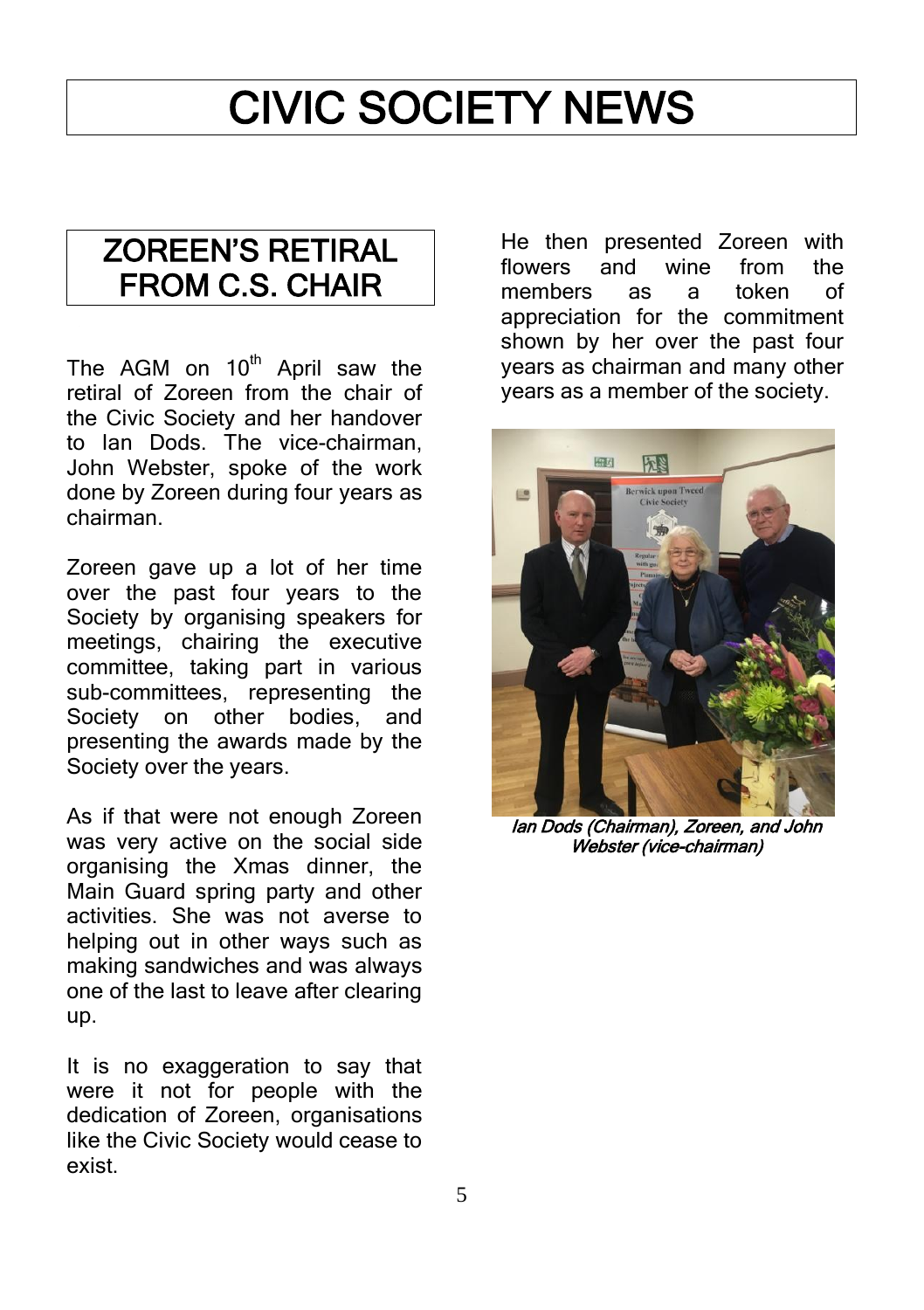### HILARY MARGARET WILSHAW

We were very sorry to learn of the death of Hilary Margaret Wilshaw on 26th January this year, aged eighty. She had been ill for some years and passed away peacefully at The Berwick Care Home. She was an Honorary Member of the Society and a former member of the Executive.

Hilary was born in the south of England, daughter of the Rev. Alban Dennington. She attended Kings College, London where she obtained a degree in Theology. This led to many teaching positions and, at one time, she taught in Kenya.

Even as a child she showed a keen intellect and had a great interest in Latin and Greek and Literature with a special liking for Proust.

She came to Berwick in the early 1990's with her husband John, who had formerly served in the Navy. He died in 1996, and thereafter Hilary got really immersed in community life.

She showed a great commitment to the Society and worked really hard in the running of The Main Guard and helping with Events and Promotions.

She donated copies of a book to the Society for which she had assured

got into print; "Discovering<br>Shakespeare: a Handbook for Shakespeare; a Handbook Heretics", written by her great friend; Edward Holmes and which supported the theory that Edward de Vere, 17th Earl of Oxford was actually the author of Shakespeare's plays. These were distributed at our meetings and were for sale in The Main Guard.

Hilary was an extremely kind and generous person - a true Christian, intellectual, eccentric and dear friend. She will be greatly missed.

#### Zoreen Hill

### UPDATE ON THE NEIGHBOURHOOD **PI AN**

You may be forgiven in wondering what has become of the neighbourhood plan given that it now three years since the public meetings were held to gather the views of residents on how they would to see Berwick, Tweedmouth and Spittal develop.

A lot of effort has gone in from volunteers working in a number of subject areas including Built Environment, Natural Environment, Housing, Employment, Sustainable Transport and Tourism.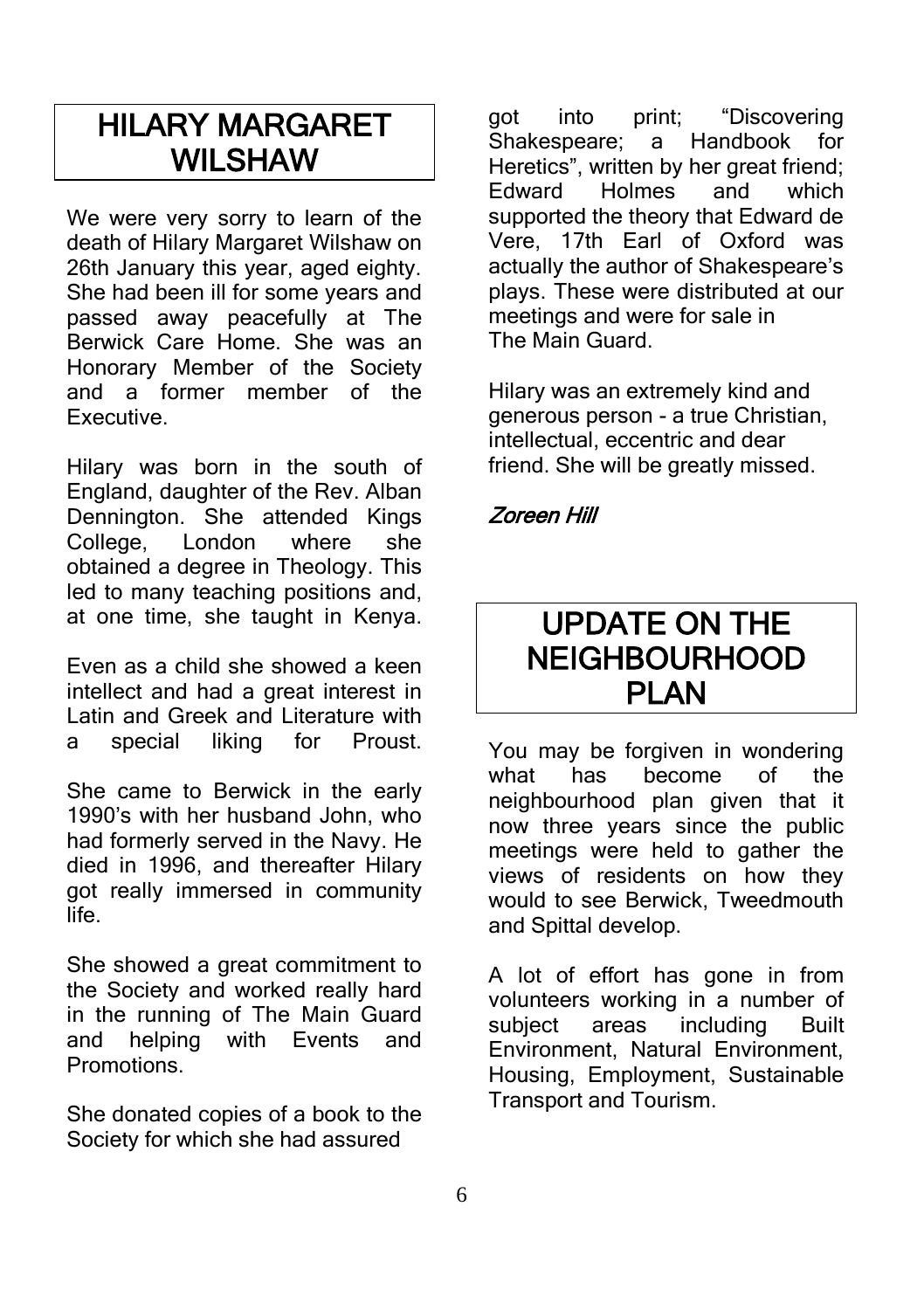Last year saw some delays due to changes of government policy in a number of planning issues, which meant that some of the reports had to be reworked to take account of these changes.

Last year also saw the Neighbourhood Plan Steering Group merged with the Town Council Planning Committee to ensure the plan had buy-in from councillors and to take on board their views.

It was also necessary to consult with interested parties (I hate to use the word 'stakeholders') on some issues and this is now complete.

The good news is that a consultant has been employed to pull all the documents together into a final report, which should be ready by the second half of 2019. It will then go to the Town Council for approval then to public consultation so please keep an eye open and respond as appropriate.

The Neighbourhood Plan will stand alongside the Local Area Plan and must be used by developers at the planning stage to ensure that they come up with ideas that meet the aspiration of residents as regards appearance and land use.

#### John Webster

## NEW ONLINE **MEMBERSHIP DATABASE**

This is to advise in advance that the Civic Society has started using a new online membership database called 'membermojo' that I have configured in recent months and to let you know what it does for us.

The benefits to the Society include the following:

- (1) We now have a single centralised database holding membership details rather than struggling with multiple spreadsheets.
- (2) Emails can be sent out very easily to all members as you will have noticed in recent months.
- (3) It handles payment processing in an automated way, so simplifying the work of the treasurer.
- (4) You, as a member, can check and amend your membership details at any time (see below)

I will write in the autumn newsletter about how renewals will work from now on.

### John Webster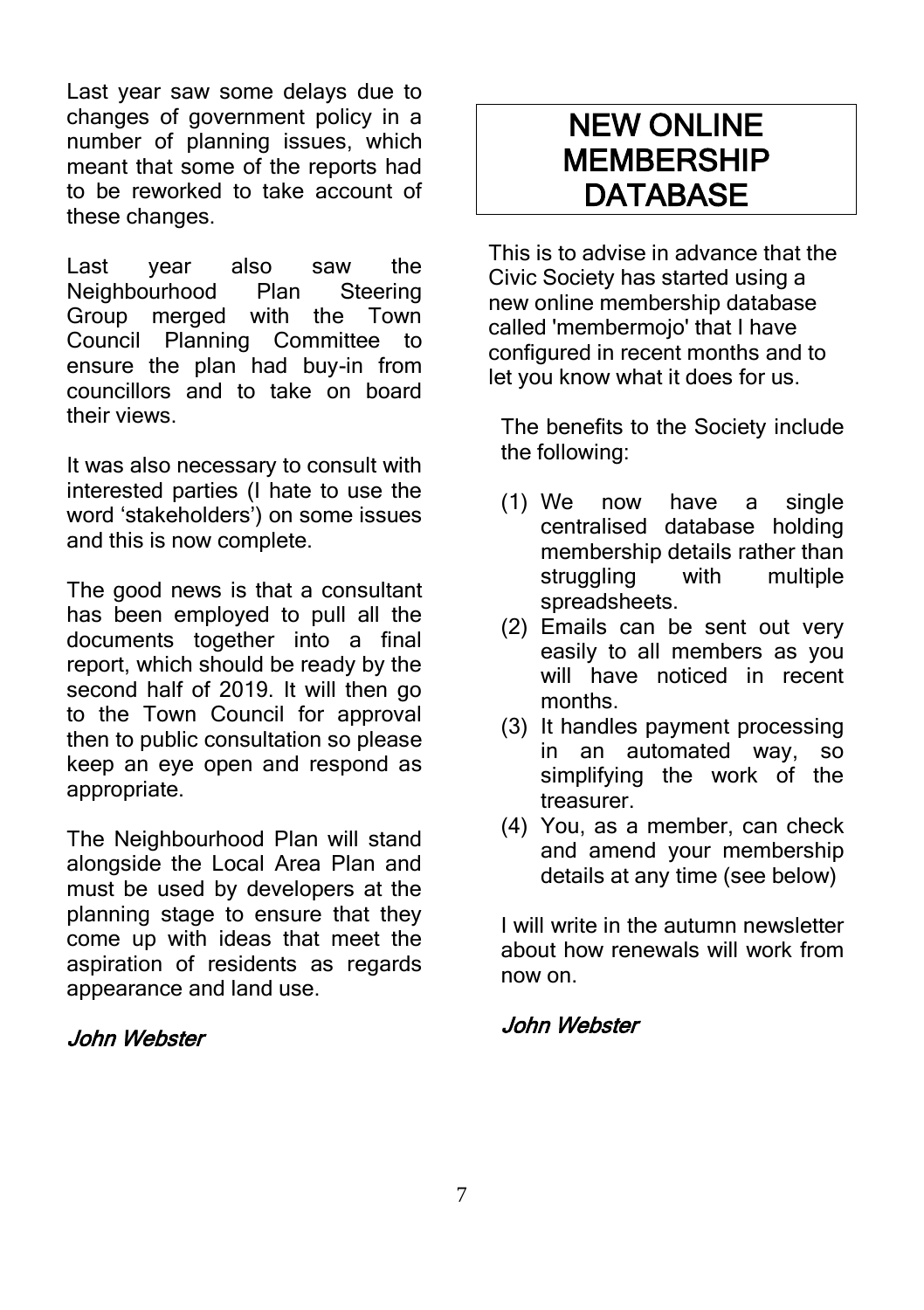## CHECK YOUR **MEMBERSHIP** RECORD

You can now view your membership details at any time by going to

#### https://membermojo.co.uk/berwickcs

It would be worthwhile adding this address to your favourites on your computer.

You just need to enter your email address and a link will be sent to you by email.

You can then check that contact details, such as address, phone number etc. are up to date and correct if not.

Remember that if you change your email address then you can log in at any time before the change to add the new one to ensure continuity.

Please give it a try

John Webster

## ARE YOU GETTING SOCIETY EMAILS?

If you are not receiving occasional emails from the Civic Society reminding you of forthcoming meetings or changes to the programme then it is probably because we have no email address on record for you.

There are about twenty members on the new membership list with no email address in addition to a few others that we know do not use email.

If you are not receiving emails, have an email address, and would like to be included then simply send me an email saying that you want to be added to the mailing list.

Send your email to:

[john.webster.balerno@btinternet.com](mailto:john.webster.balerno@btinternet.com)

Thanks

John Webster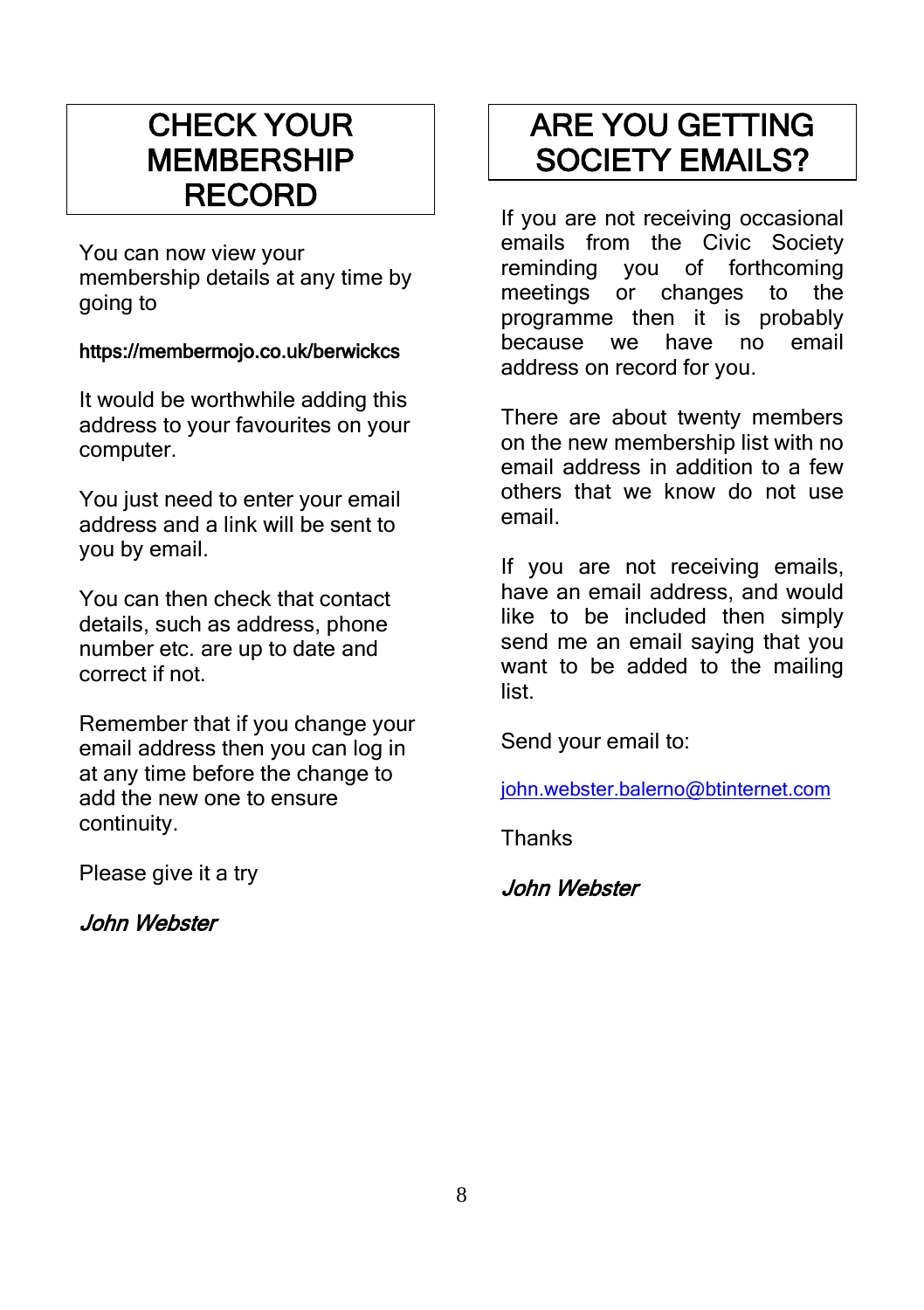# RECENT TALKS

# THE RAILWAYS OF BERWICK - PAST, PRESENT & FUTURE



Berwick Station – c 1905

There was an excellent turnout for the talk on 14 November when Paul Tetlaw delivered a wellillustrated talk about the railways of Berwick. The talk started with mention of two leading engineers in the early days of rail, George Stephenson and his son Robert who contributed so much to the construction of the early network, including the magnificent Royal Border Bridge. Prior to its construction trains came north to Tweedmouth or south to Berwick when passengers had to transfer to horse and carriage for the trip across the old road bridge to continue their journey. The opening of the Royal Border Bridge allowed a non-stop journey from London to Edinburgh, which led to

the infamous Railway Races to the north when the east and west coast companies competed to achieve the fastest time, often taking considerable risks in the process.

Paul showed interesting slides of what we have lost since the 1900s in terms of connectivity with the disappearance of the local lines that ran, for example, from Berwick up the Tweed to Norham, Coldstream, Kelso and beyond. Or the line that ran from Berwick to Coldstream then turned south to many stations including Wooler, Alnwick then onto Alnmouth. Paul also spoke of the line that served Tweedmouth Docks and showed an interesting early photograph of the railway sidings that used to run along the river side at Eyemouth, along with photos of typical NBR locomotives of the period.

Also of interest was a timetable for the Edinburgh to Berwick train leaving at 8 am and stopping at 19 stations on the way to Berwick including Inveresk, East Linton, Reston, Ayton and Burnmouth. Mind you, the train did not arrive at Berwick until 10.35 but this would have been wonderful in the age of the horse and carriage. Another fascinating slide showed Berwick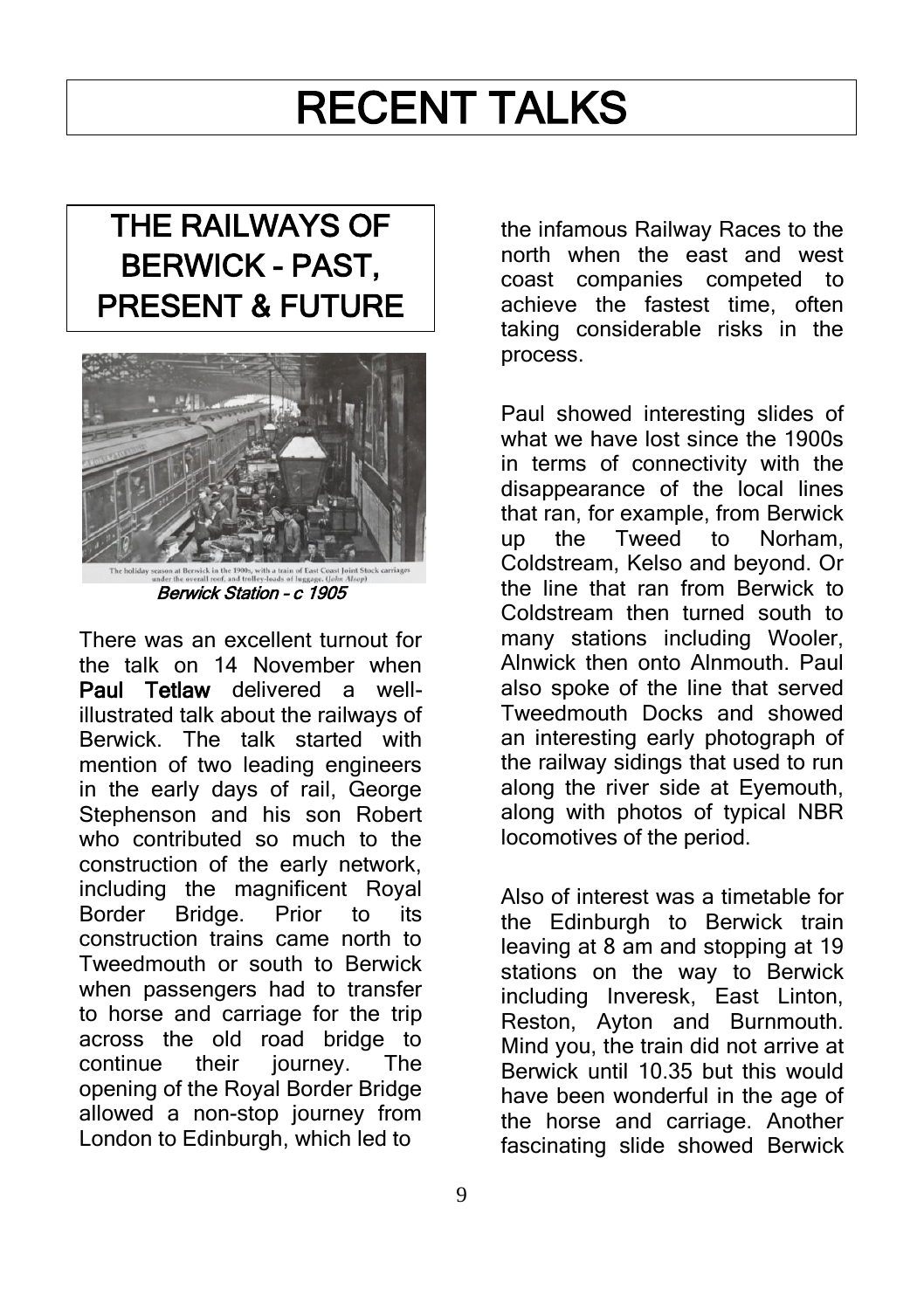Station in the early 1900s, with a much larger covered station. The scene is a hive of activity with masses of baggage waiting to be loaded on the train by many porters and a crowd waiting to board the train. Halcyon days indeed!

Paul then moved on to mention Nigel Gresley and his development of the A4 Pacifics which more closely resemble locomotives as we know them today with streamlined noses and capable of speeds in excess of 100 mph. We now arrive at the glamorous era of mass tourism and the railway companies fought for business using the iconic posters that are still popular to this day, employing first-class artists to paint locations along the route or depicting seaside fun or sophisticated living. It was in the inter-war years that dining cars became commonplace with fine menus served up in restaurant cars, with waiter service, quality wines and excellent food cooked on board. An interesting publication of this era lists hotels in Berwick including the "Avenue Hotel" and the "Rum Punch Restaurant".

The talk then came up to date with an overview of the infamous Beeching report on "The Reshaping of British Railways", which led to the demise of hundreds of miles of local railways in the belief that the future lay with the automobile. British Rail fought

back with the introduction of the Inter-City 125 services, which were probably among the best in Europe in the post-war period, and the transition from steam to diesel then electric. The privatisation over the period 1994-1997 has actually been followed by massive growth in patronage and equally massive investment in infrastructure by the government, more than would ever have been given to the state run company. Investment in stations like Kings Cross and St Pancras has delivered world-class facilities. Finally, Paul mentioned the new services that will serve Berwick in the near future by ScotRail and Trans-Pennine Express and the arrival of faster trains next year with the introduction of the Azuma Fleet by LNER.

The talk was followed by a lively questions and answer session which had to be drawn to a close otherwise it might have gone on all night. John Webster, Vice-Chairman of the Civic Society thanked Paul for a really interesting and entertaining talk.



*The Coronation at the Border*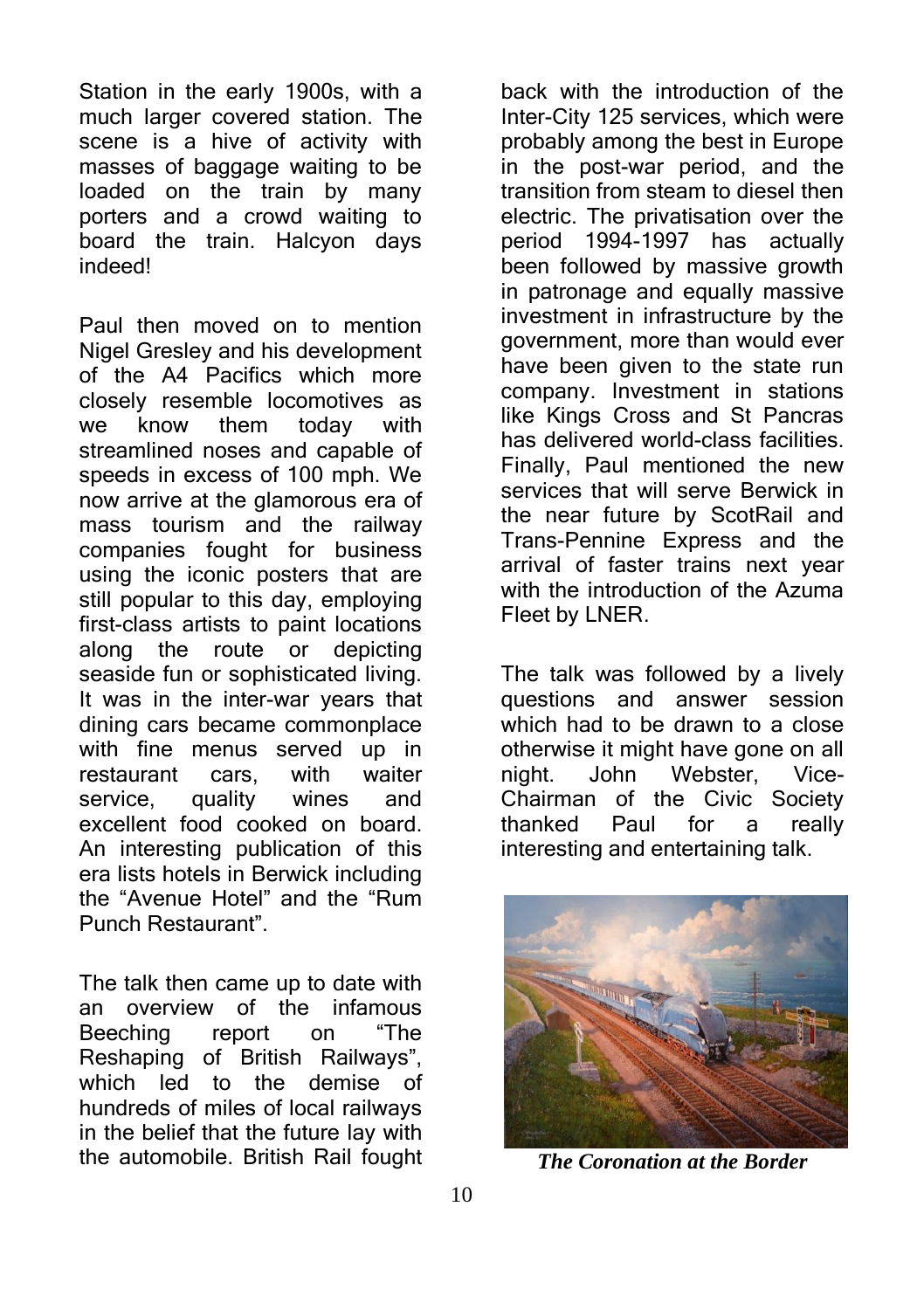# CIVIC SOCIETY HEARS IDEAS FOR THE HIGH STREET



On the 23rd January, Stephen Scott, Secretary of the Chamber of Trade led a discussion on ideas to regenerate Berwick High Street at a, very well-attended, meeting of the Berwick-upon-Tweed High Street. It was a particularly opportune time to discuss this with recent media coverage about the problems of town centres across the country and the Government's High Street funding initiative.

Tony Kirsop, Community Regeneration at NCC was also present and explained that the local authority was only able to put forward a bid for one place in Northumberland for this funding and, incredibly, shop occupancy rates in Berwick and elsewhere in Northumberland are higher than in many other places which was good

news in one sense but may put us at a disadvantage against other places in the country we would be competing against for this funding. Tony Kirsop also emphasised that the government are looking at ideas that are not focused on retail to regenerate town centres given the changing ways we shop with pressures from out of town retail parks and the internet.

Stephen Scott led a very interesting and lively discussion with a good input from members of the audience.

There was agreement that absentee landlords are a problem and questions were asked about whether the local authority had powers to apply a premium to business rates when properties are empty for a prolonged period of time. It was pointed out that any plans for the Town Centre need to take into account that average wages in Berwick are very low.

Other ideas raised included; A 'Centre/Museum of Light' to utilise empty retail space and at the same time create something unique; use of space to help promote and celebrate the regions food heritage; a shuttle bus service to bring visitors from the out of centre retail parks; an indoor/all weather market, removing the 'modern' unit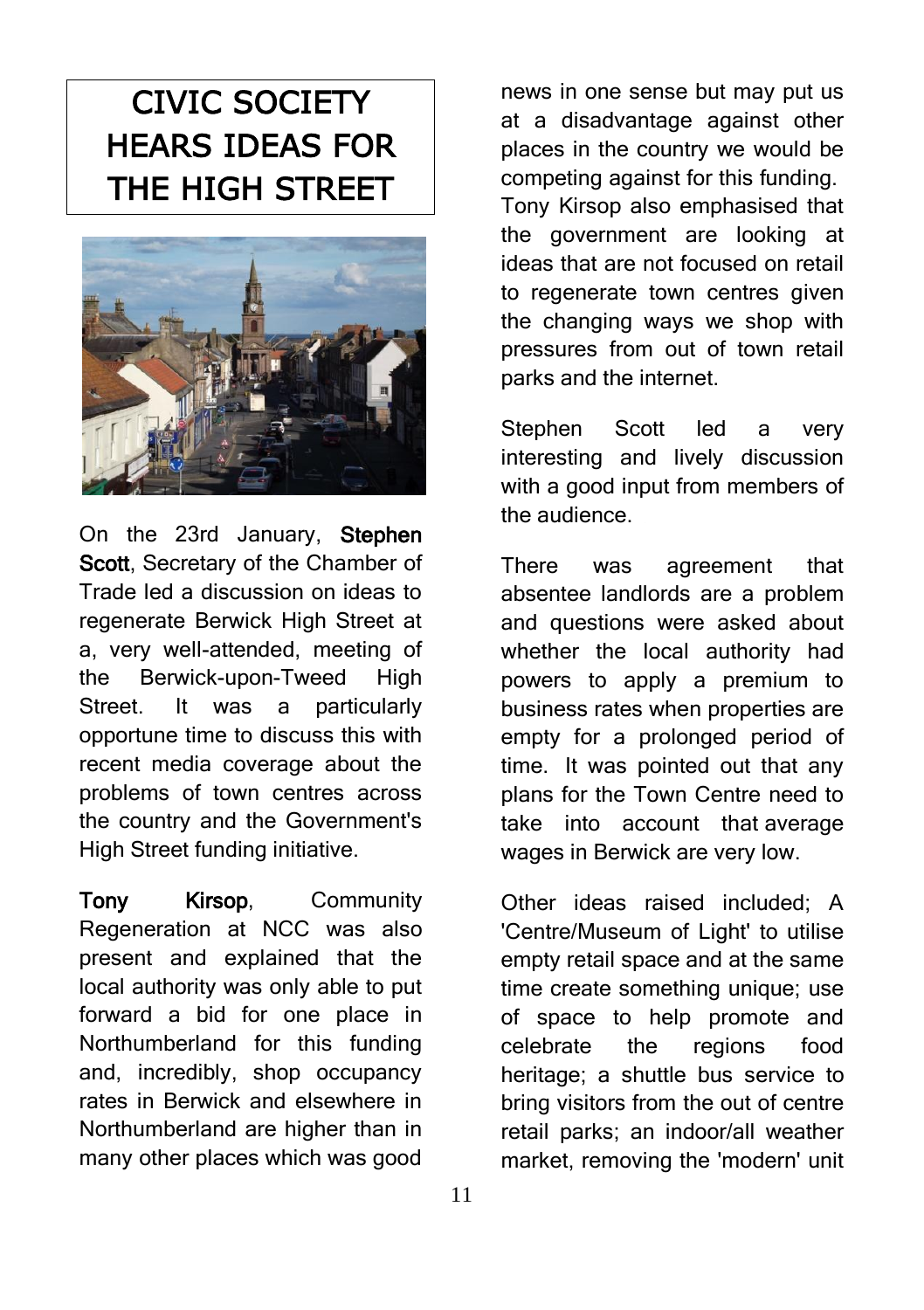currently occupied by Sports Direct & Santander to open up the square between there and the Malting; creating a Gallery in the Town Centre to promote local artisans, to create a workshop for local artisans work and an area where group sessions involving the public could be held; the Tourist Information Centre to be returned to the Town Centre; Pedestrianise Marygate (a show of hands was called and approx 50% of the audience was happy to consider the idea of pedestrianisation of part of the Town Centre); closing Marygate to traffic when special events are held; providing regular Street Entertainment; a 5 star restaurant in the Town Centre, a Park & ride to alleviate parking problems in the Town Centre and an Indoor food market using shared space/costs (the butter market under the Town Hall was suggested as an ideal location for this.

The issue of the shortage of accommodation in the town, especially at certain times of the year and when big events are on was raised although it was acknowledged that the new Premier Inn would help alleviate this. Also mentioned were the problems of Traffic flow from north and around the entrance to Castlegate car park creating a "bottleneck".

Stephen Scott also spoke of the need to get more urgency and drive behind the Heritage Hub idea for the Barracks to create a major attraction for the Town.

### Georgina Hill

# QUESTION TIME ON **TOWN** REGENERATION

Berwick-upon-Tweed Civic Society's meeting on the 13th February hosted two speakers; Ken Dunbar, the Managing Director of Advance Northumberland (Northumberland County Council's new Regeneration Company) and Tony Kirsop, Community Regeneration Manager who works closely with the Berwick Regeneration Commission and local groups such as the Coastal Community Team. The theme of the evening was; "Berwick and how to regenerate a Town".

Ken Dunbar started off by setting out what he considered to be the meaning of Regeneration; which he said, using the R's, was about -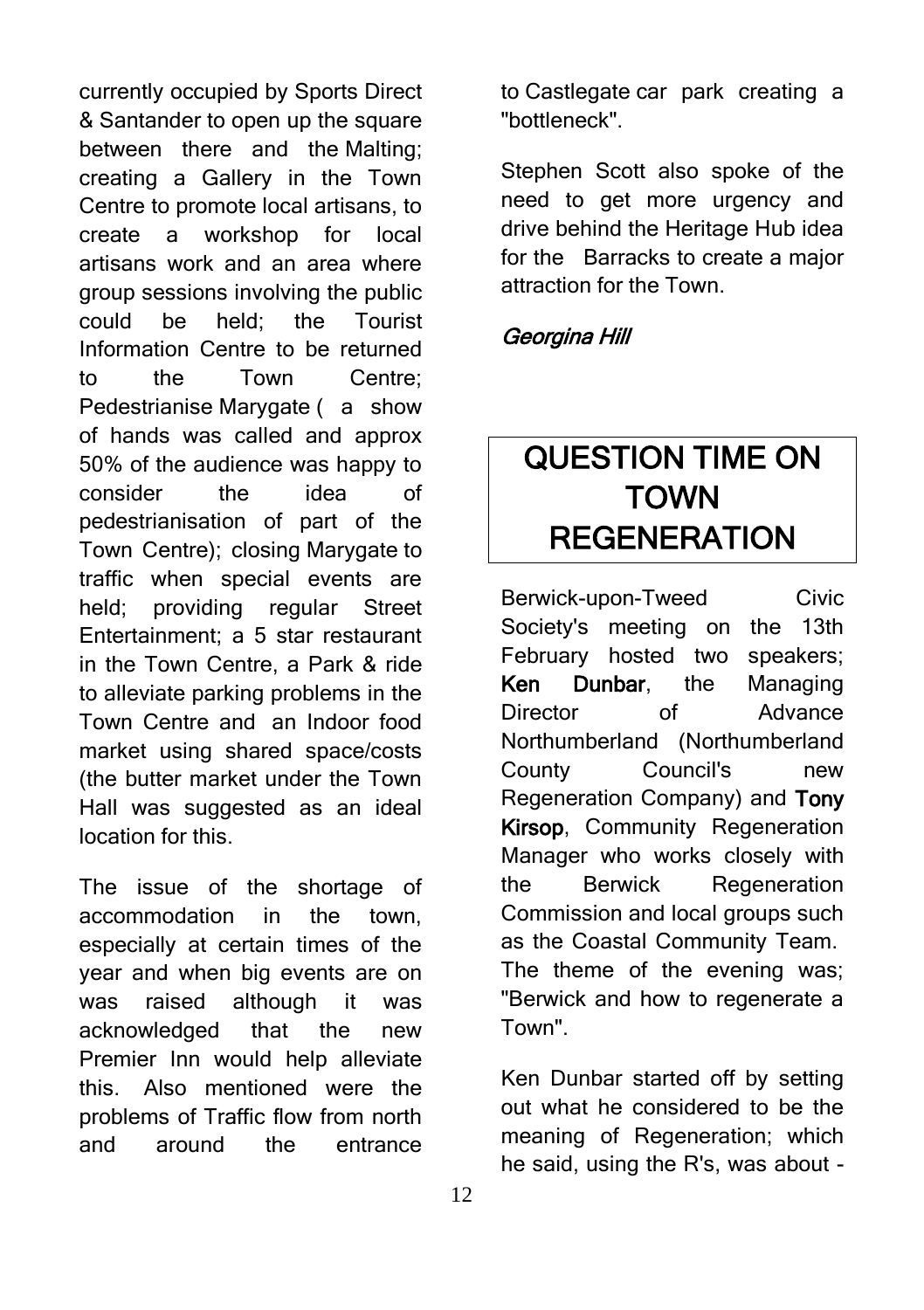Renew, Revitalise, Reform, Rebirth, Reshape and Reconnect but too often it is about Remorse.

In terms of the decline of Town Centres, Ken Dunbar assessed this as being a result of years of neglect by successive governments since the 1970's, the emergence of out of town shopping caused by a weak urban planning system, the failure to address systematic collapse in a world that had moved on from local to global and a tendency to design places around the motor vehicle. He highlighted the "emerging death knell" of the rise of internet and online shopping.

Ken Dunbar then discussed how to start the path to regeneration, bringing out key points such as the need to really know the place and the people who live in it, regular and high quality research including in relation to the surrounding area, building a vision and setting out where you wish to arrive at in set time periods and focusing on animating - "creating vibrancy, a destination and an experience".

In something which Tony Kirsop also highlighted, Ken Dunbar emphasised the need to re-think the high street not so much in retail terms but as places for socialising and living.

Commenting on the rich architectural heritage in Berwick, Ken Dunbar referred to the "in between architecture"; as well as the buildings themselves regeneration involved considering how spaces are used and perceived. He also added that the approach should be an "asset based" one - that towns, like Berwick, should be; "capitalising on strengths" and it is not about; "immersing in the gaps and weaknesses".

Finally, he advised of the importance of using policy levers to support the regeneration agenda. to aim for balance and a fusion of physical, digital and experience, relentlessly pursuing investment around the priorities for regeneration and to create a growth mindset - "selling" an area by promoting "future truths" for which you are striving for.

Tony Kirsop, started his presentation by setting out the current role and focus of the Northumberland County Council Regeneration team which includes working on the economic strategy delivery plan, identifying corporate programmes and external funding opportunities, strategic transport, employability and inclusion and the large potential regeneration investment through North of Tyne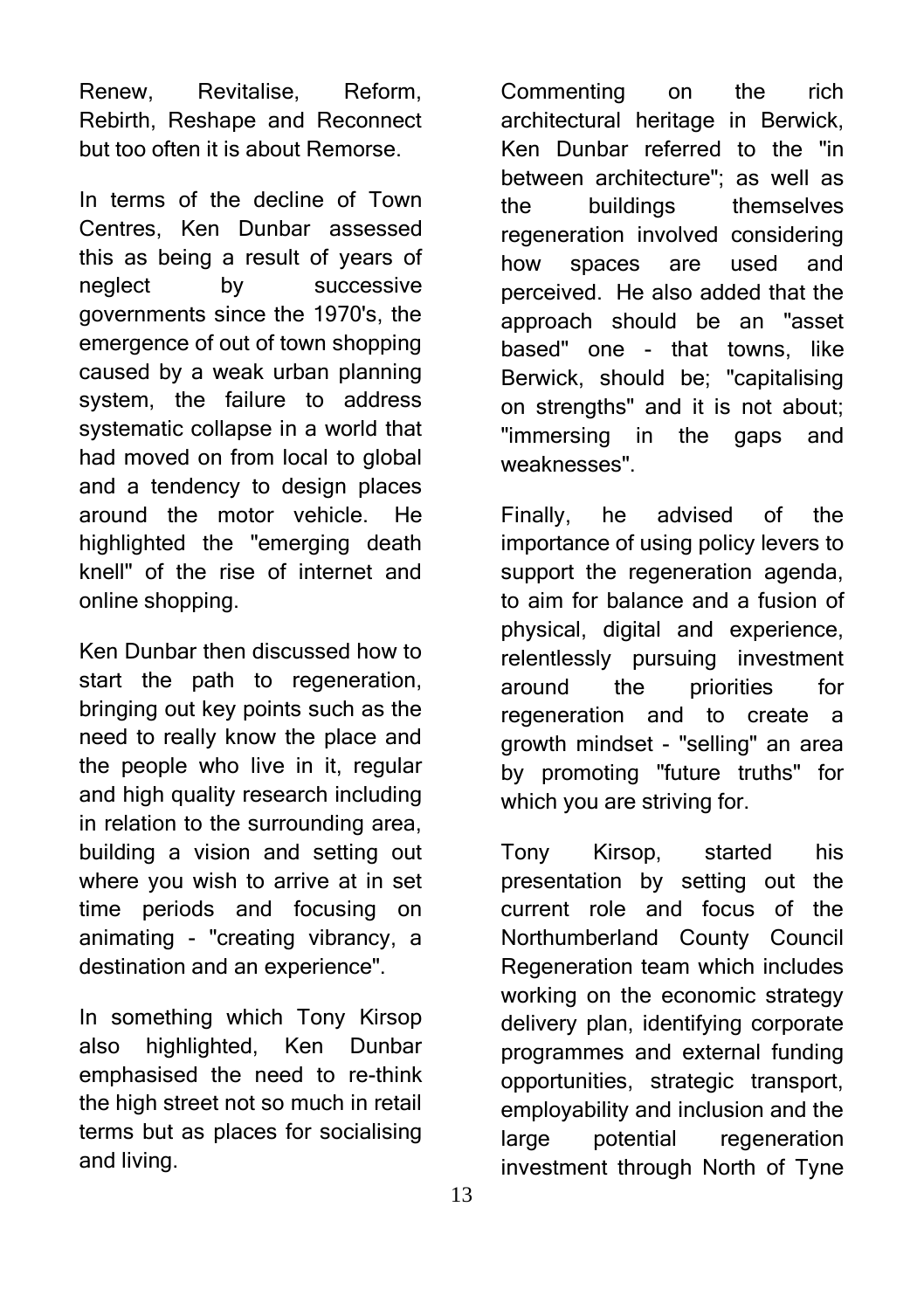Devolution and the Borderlands Growth Initiative.

Tony Kirsop also set out the emerging priorities of North of Tyne devolution which are job creation for the area with higher pay levels, better opportunities through education and training with a big emphasis on building strong partnerships with employers and business. There is also a focus on creating; "Places where people want to live" which requires more affordable housing and the creation of vibrant communities that provide choice and inspire pride. There is also an emphasis on connecting communities through good quality digital connectivity and local transport.

In terms of the Borderlands Growth Deal, he set out the plans for major growth in the borders region of England and Scotland which involved several different priorities including enterprise, innovation, transport connectivity and employability and inclusion.

Regarding Berwick, Tony Kirsop referred to the Northumberland County Council and Berwick Regeneration Commission bid for major funding for a new theatre and conference centre with news on this due shortly. He also discussed the future high street fund, a government initiative and other potential funding for Berwick for the much needed uplift for the High Street here.

Tony Kirsop also set out how community regeneration was being led in other towns in Northumberland and the use of town forums and similar partnerships in the twelve main towns, engagement with the network of parish and town councils, the promotion of town and investment programmes and support to the voluntary sector and social enterprises. He explained that the range of help available from the NCC community regeneration team includes business support and help with governance and funding bids.

Following the presentations there was a lively discussion and plenty input from the audience about where assistance was required in Berwick and other ideas for regeneration and economic growth.

### Zoreen Hill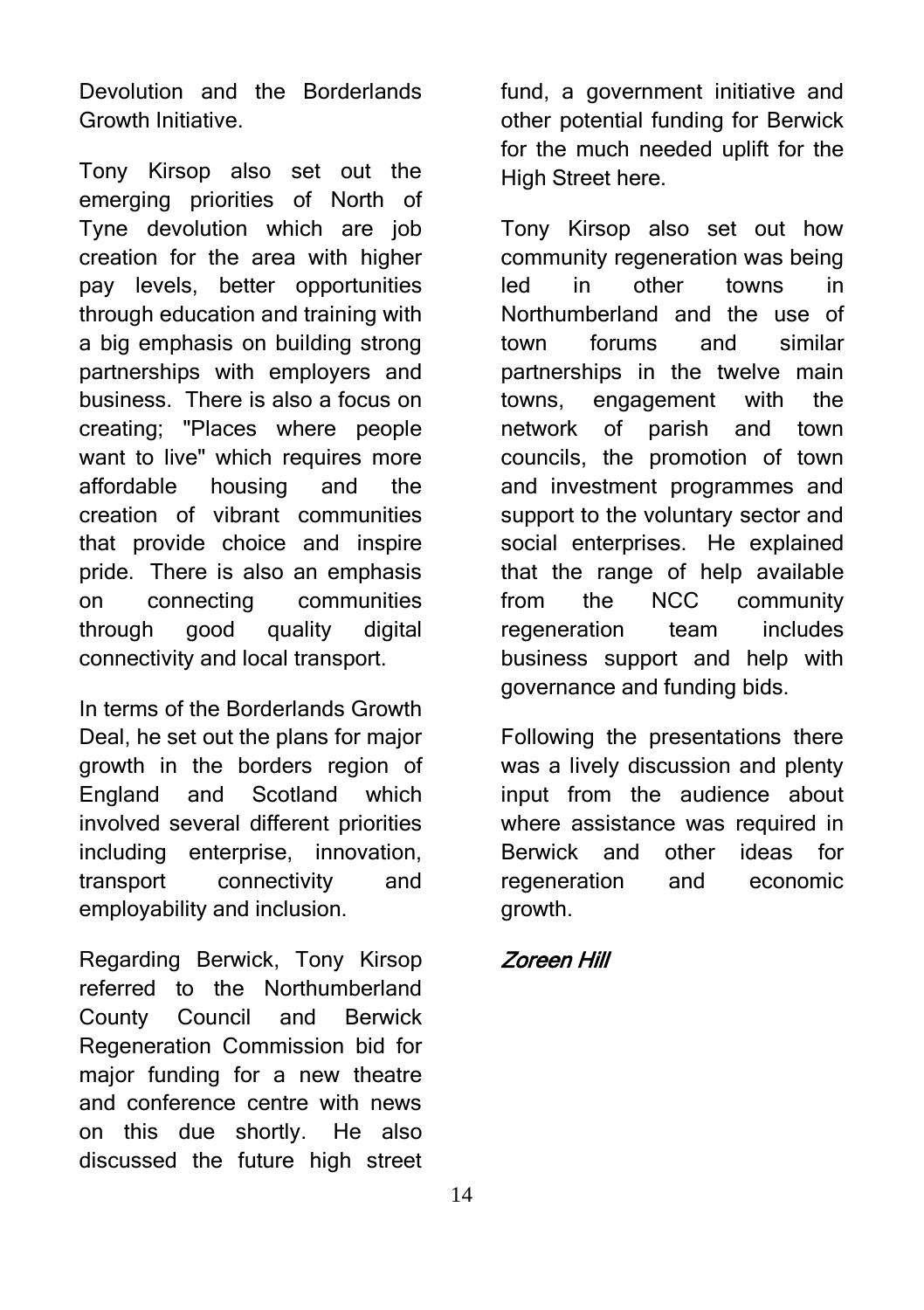# PRIESTS' WHORES, OR PARAGONS OF PIETY?

Dr Anne Thompson visits Berwick regularly, recently she launched her book 'Parish Clergy Wives in Elizabethan England" (available from Amazon) at a meeting of Berwick Civic Society in Berwick Parish Church Centre on 13<sup>th</sup> March.

To set the scene: In 1525, former Monk and religious reformer Martin<br>Luther married former nun Luther married former nun Katharina Von Bura, their marriage becoming an iconic episode of the Protestant Reformation. Many of Jesus' followers and The Apostles were married, Matthew writing of Saint Peter's Mother in law, one contemporary recording that Peter had to watch his own wife put to death.

As the Christian Church developed, Priests were expected to be celibate even if previously married. Clearly many were not, for in 530 Emperor Justinian had to declare all marriages of clergy void and any children of their union illegitimate. Over the centuries Roman or Latin clergy married, by the  $10<sup>th</sup>$  C most rural and many urban clergy and bishops, many fathering children.

In 1139 the Second Lateran Council banned clergy from marrying and yet many clergy

continued to enter into relationships resulting in children, including six Popes, some of their children becoming Priests and eleven sons of Popes became Popes. Pope Benedict VIII banned all clergy children from inheriting their Priestly father's lands or property, which were to be taken under church control.

The English Church Reformation came under the rule of Henry VIII. English Catholic clergy had largely remained unmarried but not always celibate. Henry's 'Six Articles' reaffirmed clerical celibacy. Given the relative conservatism of the times, any women who associated with Priests were considered to be worse than of no worth and given unflattering names.

Edward VI repealed the six articles and so clergy were free to marry. However, this permission had no model, no job specification and the only women willing to marry Priests were said to be "disreputable women, desperate widows, women of low social status and illegitimate daughters of clergy."

Then Catholic Queen (Bloody) Mary took the throne and reversed the Reformation, demanding a return to clerical celibacy, ordering all married clergy to divorce in order to stay in Holy Orders. On Mary's demise, The Reformation was reinstated by her daughter Elizabeth I who tolerated clergy marriage, though many clergy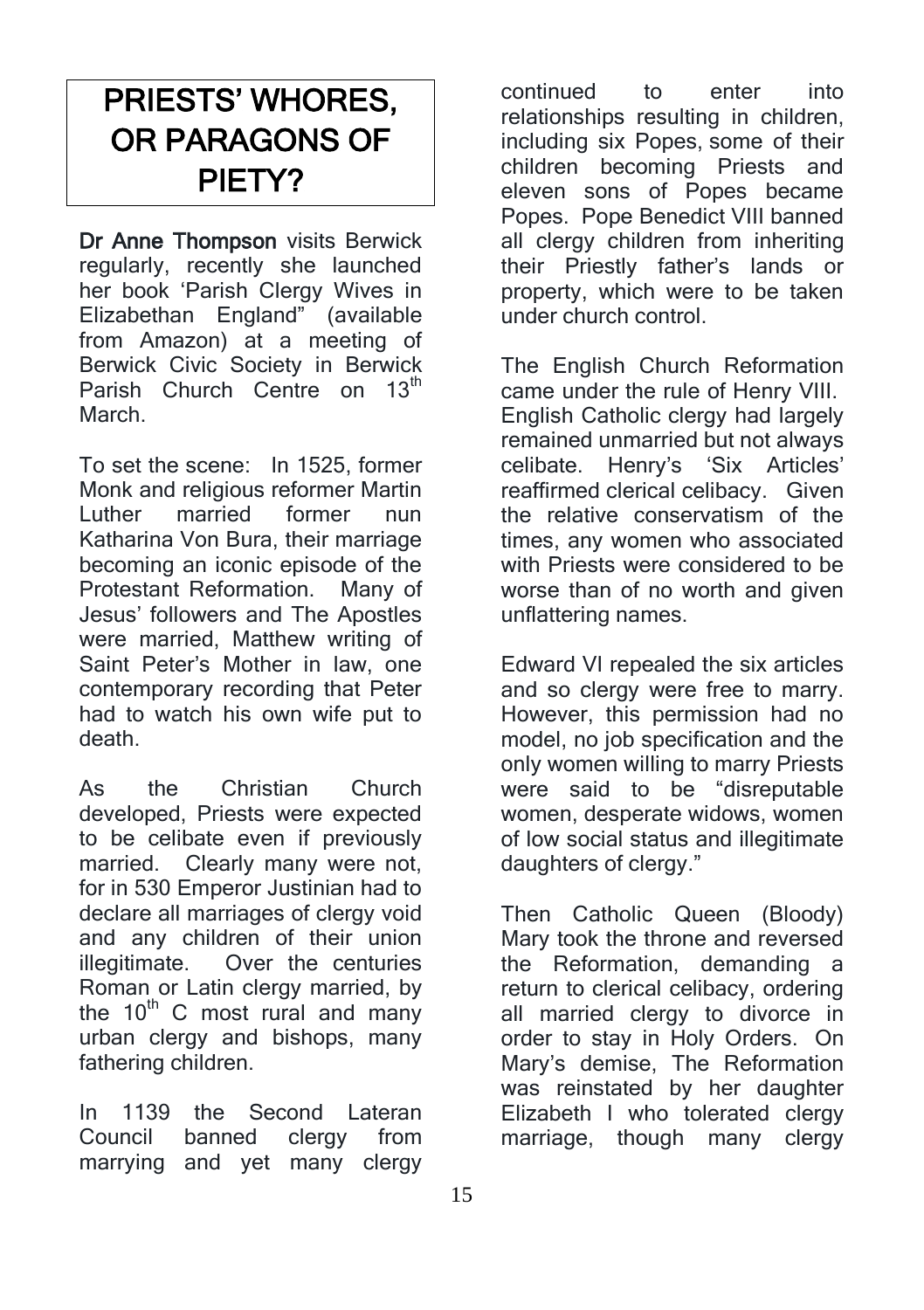seeking out their former wives found that they had remarried.

Dr Thompson's book comes in at this point and describes how, under Elizabeth I the status and role of clergy wives began to develop. She gives a wealth of contemporary accounts from the times with fascinating details.

It was hard for parishes to openly welcome these new clergy wives into full society, given previous public opinion of women who associated with clergy, also to provide houses for clergy families and sufficient funds to pay them. Similarly for parishes today, except for Roman Catholic congregations where their clergy remain celibate in a household sufficient for one man alone.

Anne's research reveals Elizabethan records of parishes gradually encouraging clergy to marry. The profiles including - "Honest, discrete and sober women, Godly, pious" and "perfect pearls of precious purity, subject to her husband, who dress in decent attire according to her calling."

The gifts of such women then began to be appreciated, not only in supporting their husbands but also in encouraging parishioners, involving themselves in public life and pastoral ministry as counsellors and Godparents to children.

All of this laying the foundations for today's modern clergy wife, each in their generation bringing their own distinctive and respected gifts to parish life.

### Canon Alan Hughes

Alan added the personal note that follows by way of illustrating the theme of the talk in today's world.

I have been particularly fortunate. As a mature student of 24 in Scotland, being Anglican and not Church of Scotland, I was not eligible for any grants.

After our marriage in Edinburgh Cathedral by Bishop Kenneth Carey my wife Susan taught Art to pay my way through four years of training, then subsidised my then subsidised my curacies and continuing parish ministry unselfishly through her employment and family legacies.

A patient and prayerful support, welcoming callers to our open house at all hours of day and night. Sunday School teacher, church Council member, writer of baptism and marriage registers, church cleaner, flower arranger, creator of prayer cards and sketches of churches and mother of two, grandmother of four.

As we approach our Golden Wedding I thank God that I did not minister in the pre Elizabethan times which Dr Anne Thompson records in her book.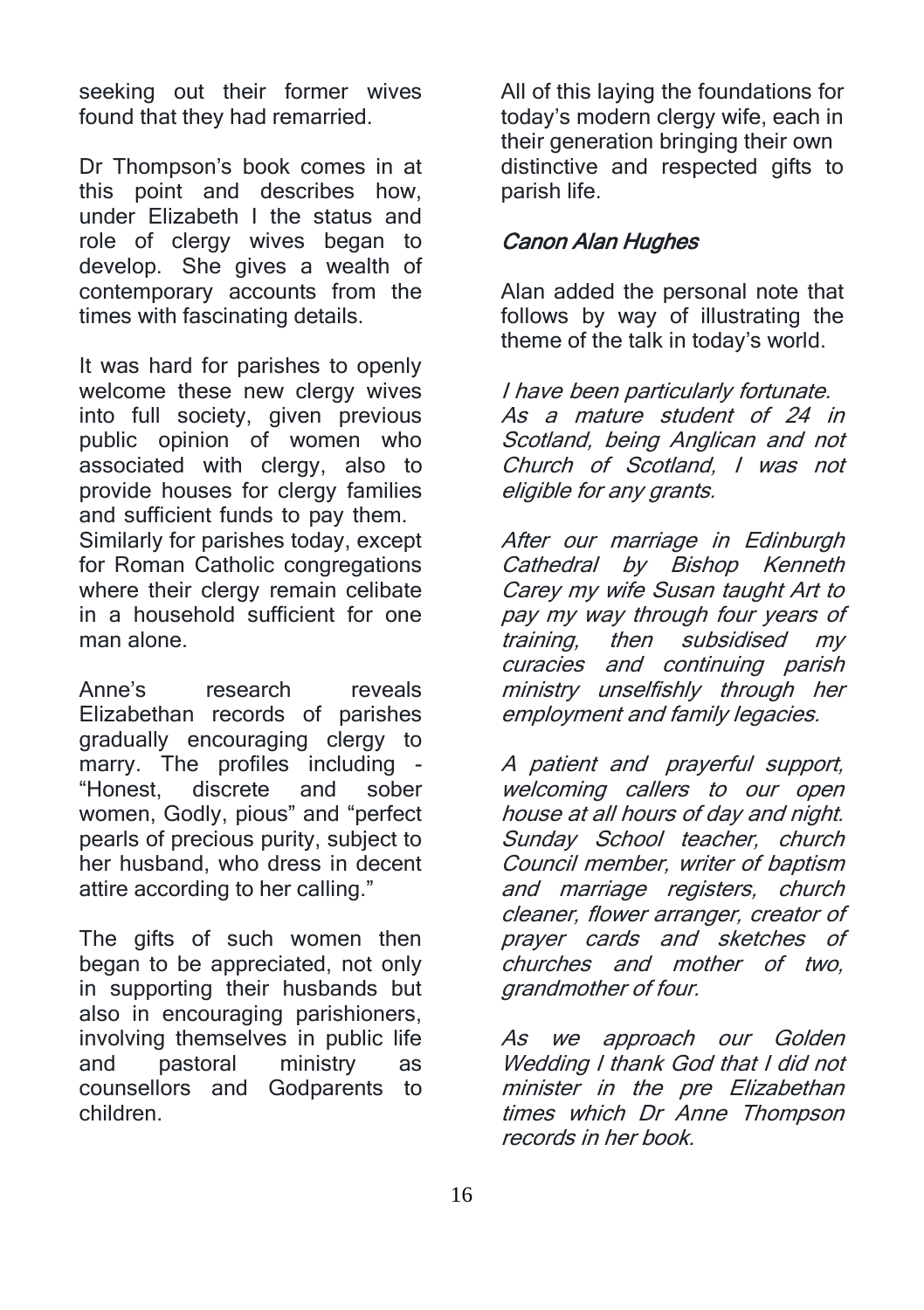# OTHER ITEMS

### HOW WELL DO WE KNOW OUR AREA

A few random thoughts from a bear of little brain to encourage your own research. There is no evidence of Homo Sapiens or Neanderthal Man in Scotland during the interglacial periods and. during the last ice age, the sheet was five miles deep over Scotland. reducing to three miles when it reached what we call London, 'man' only entering our land as hunter gatherers over the last 10,000yrs.

We can visit 5000yr old Edin's Broch just over the Border into Scotland, cup marks and carved circles at Roughting Linn south of Berwick from the same period. There are many ancient burial mounds throughout the north of England, long or circular 'Barrows' rough constructions of earth and stone 2.5 metres high, 8 to 16 metres in diameter. They were built to hold cremated remains sealed in earthen pots, dated by carbon 14 test to around 1800 BC,

The Bronze-Age. Bronze-age man gradually cleared oak forests between the Tweed and Humber in order to cultivate land, raising sheep and barley, hence our own Bar-Wick, the place of the Barley.

Trading swords of bronze, knives of flint and jet ornaments for gold from Ireland and stone battle axes from Scandinavia, our forebears wore woollen dress buttoned down the front and hunted deer, wild bulls, wolves, wildcats and pigs amongst the oak trees.

After the Bronze-Age came Iron man, somewhere around 800 BC and his age continues into our own as we develop his discovery of extracting metallic content of ironstone. In 1836 the Danish archaeologist J.C.Thomsen defined three technological ages of man, Stone, Bronze and Iron, we often refer to the inhabitants of his third age as Ancient Britons.

Their new technology helped revolutionise the clearing of forest and cultivation of land by introducing iron scythes, axes, hoes and ploughs. Defence against invaders was strengthened by iron swords, spears, daggers and shields but The Romans had more and better weapons and were better organised. The first written records of our area were left by the Romans in the 1st century, but their interest was easily distracted by problems at home. Alaric the Goth had attacked Rome and so Emperor Honorius headed home to help and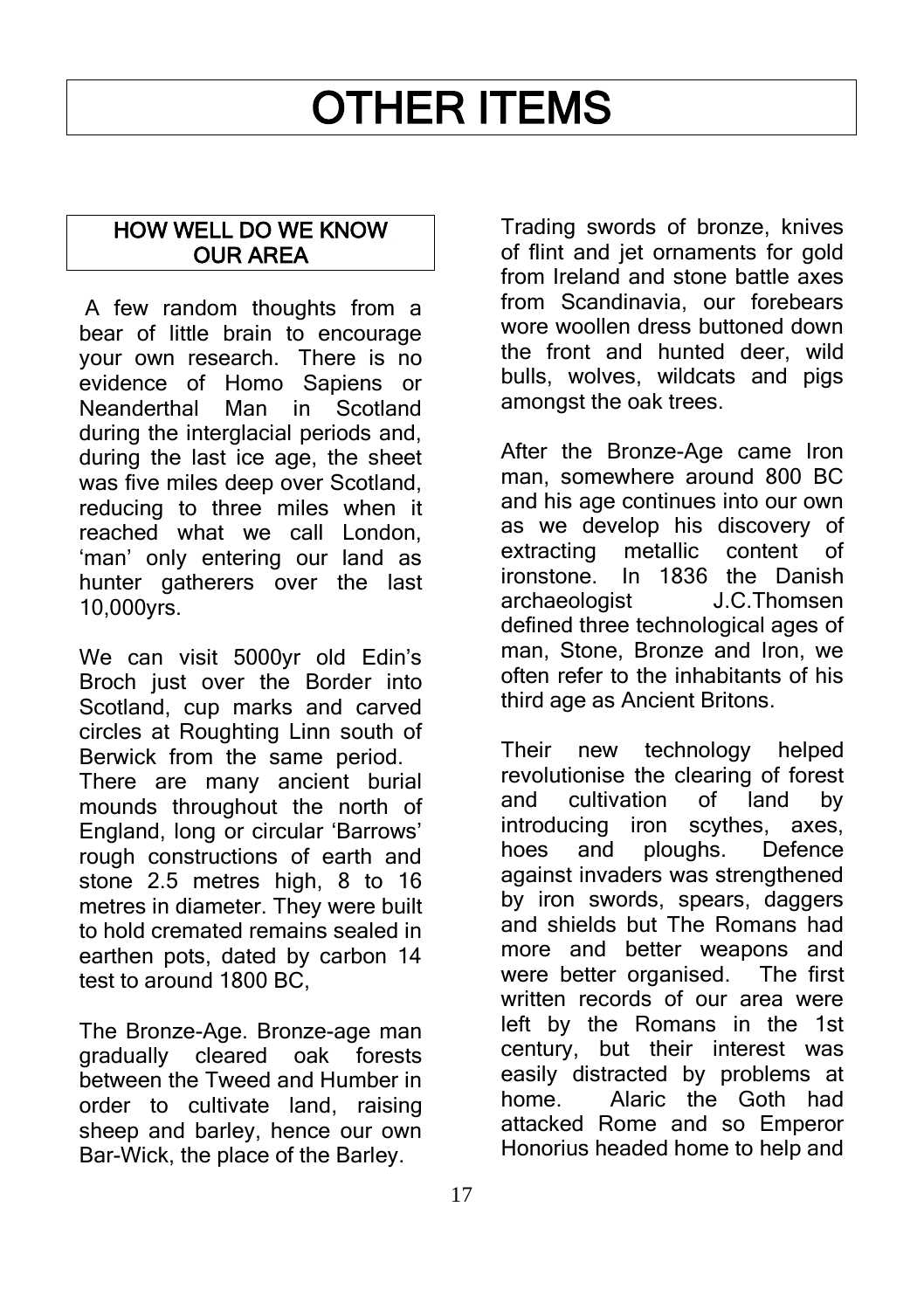left the Britons to fend for<br>themselves. Picts and Scots themselves. Picts and Scots scaled Hadrian's Wall and laid waste the north of England.

In 446AD the Britons sent a message to the Roman Governor of Gaul (France) begging help, this letter came to be known as 'The Groans of the Britons'. The Governor had his own troubles with Attila the Hun and was unwilling to weaken his position. Vortigern the then leader of the Britons turned to the Saxons over in Germany for help, which came in the shape of an army led by Hengist. So began another milestone in our history, the union of the Anglo-Saxons, which was to last with one or two rude interruptions by the Vikings, until the Norman Conquest. With good reason, these times came to be known as The Dark Ages.

Hengist liked what he saw over here and summoned his brother, they seized the entire country for themselves, chasing the Scots and Picts back over the wall and the Britons into remote corners of the land. Legend has it that King Arthur fought a famous battle at Mount Baden in 515AD leading the Britons to Victory over the Saxons. It is thought that Mount Baden is what is now known as Eston Nab at Eston in Cleveland, there is certainly evidence of a Saxon Camp there.

Any victory was short lived however; the Saxons eventually triumphed and set up government throughout Britain by dividing it into seven distinct Kingdoms known as The Saxon Heptarchy. The last and largest of these was Northhumber-land.

This Kingdom was itself divided into two smaller units, Bernica between the Tweed and the Tees and Deira between the Tees and the Humber. Deira was Saxon for 'wild beast' perhaps reflecting the abundance of those animals which were hunted there in our oak forests.

#### Alan Hughes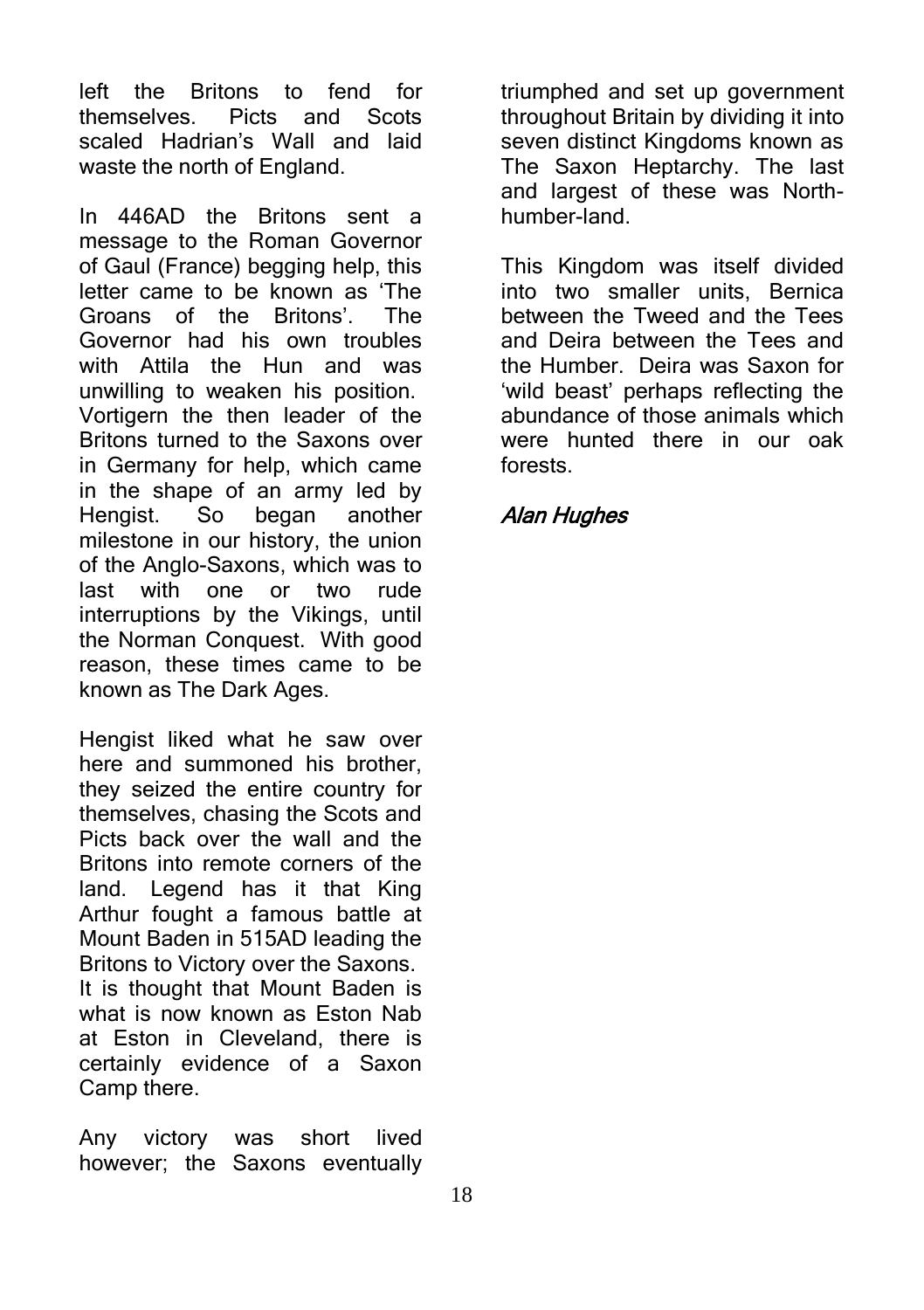# **BERWICK** ARCHAEOLOGICAL FINDS

Evidence of Berwick's past comes about from archaeological activity. In the past it has sometimes come about more randomly.

In 1935, demolition of an old granary behind the King's Arms Hotel revealed a network of subterranean tunnels. The suggestion was made that the carts bringing in hay from the surrounding countryside brought in more than hay: that whisky was stored there before being smuggled over the Border. The siting of the cellar directly below the old stables would seem to support this contention.

In 1937, workmen making a sand pit in Spittal uncovered a number of bones and skeletons. These were thought to be burials from the medieval leper hospital known to have been there.

Another chance discovery as a result of work in Dunlop's shop revealed a "*pile of small silver* coins, slightly larger than a sixpence" from the reign of Henry VI and showed the king with "*hair*" plaited over his ears". There were

about thirty coins stored in a neat pile.

Another reminder of this era was a cannon ball unearthed at the waterworks and possibly the skull found under the floor of a Bridge Street baker.

Another skull surfaced bizarrely when hooked by an M.P. fishing the Lennel.

### Michael Cullen